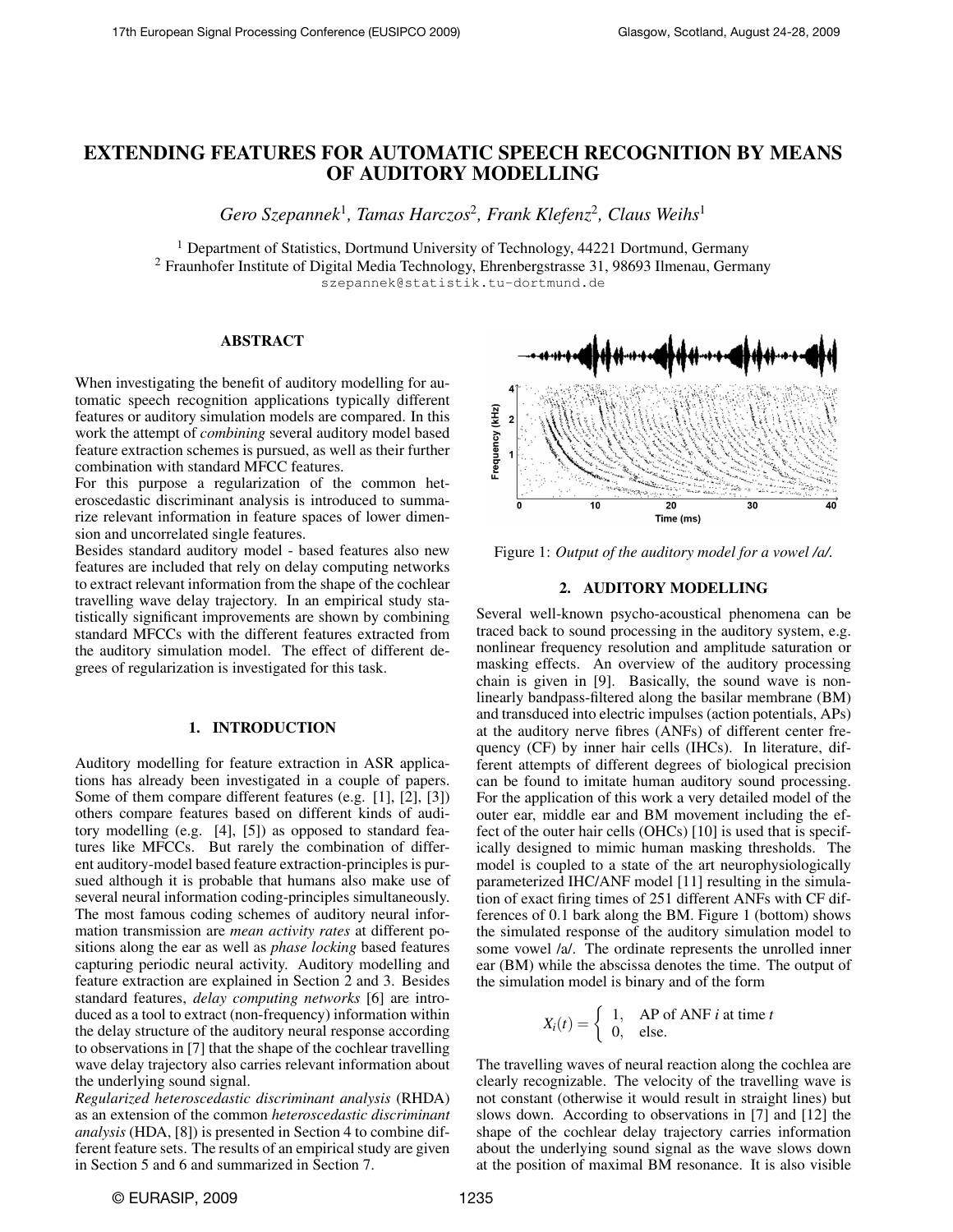that different positions along the BM are differently excited (according to the signal frequencies). Furthermore, there is periodic structure in the response of the ANFs due to a phenomenon called *phase locking* (the auditory neurons tend to fire only during the positive half-waves of the signal periods). Finally, a strong response can be observed for the onset of the signal. For the studies in this paper, 50 repetitive simulations of the ANFs of different type (30 HSR, 10 MSR, 10 LSR, according to their natural distribution) are pursued. Speech signals were presented to the auditory model at 62.5 dB SPL representing a typical value for conversations.

#### 3. FEATURE EXTRACTION

According to the above mentioned principles of neural information coding standard *place / mean rate features* (MR) and *average localized synchrony detection* (ALSD) are computed. Mean rates count the neural response at different ANFs independently of its temporal fine structure, i.e.

$$
X_i^{MR} = \sum_{t \in \text{window}} X_i(t) / \text{window size}
$$

A typical window size of 20 ms is used, where the speech signal can be assumed to be stationary. According to [13] groups of 8 neighbouring ANFs in the CF range of [200,6400] Hz are averaged to build a 24 dimensional feature vector. In [14] it was observed that a rather broad range of fibres is activated by signal frequencies especially at higher sound pressure levels. Thus, MR coding might not be the only way of human auditory information transmission.

ALSD features as an representatitve of temporal neural information coding are computed according to:

$$
X_i^{ALSD} = \frac{1}{3} \sum_{l=i-1}^{i+1} X_l^{GSD_i} \text{ where } (1)
$$

$$
X_l^{GSD_i} = A_s \tan^{-1} \left[ \frac{\langle |X_l^*(t) + X_l^*(t - n_i)| \rangle - \delta}{A_s \langle |X_l^*(t) - \beta^{n_i} X_l^*(t - n_i)| \rangle} \right]
$$

with  $X_l^*(t)$  being the time-varying firing rate of ANF *l* (estimated by the post stimulus time histogram of the neural activity in time bins of  $\frac{1}{14700}$  s averaged over all simulations and 8 neighbour ANFs as for  $X^{MR}$ ). The  $\langle . \rangle$  operator denotes temporal averaging,  $n_i$  is the period (in time bins) of the CF of ANF *i*. Basically, the term in the denominator checks, whether on average the neural activity is the same as it has been one (CF-)period before. The constant  $\beta = 0.99$  avoids obtaining zeros in the denominator.  $\delta = 60$  spikes/*s* · *dt* corrects for spontaneous neural activity and  $A_s = 4$  is a scaling constant. According to eqn. (1) the *X ALSD* representation consists in a 22 dimensional feature vector. As phase locking decreases for high frequencies above 1−2 kHz [15] also temporal coding can not be the only way of carrying auditory information but rather a combination of *X MR* and *X ALSD*.

In addition to standard MR and ALSD features also features are computed to extract information about the shape of the cochlear travelling wave: In [16], [17] and [18] features are investigated that are based on so called neural *delay computing networks* (DCNs). As such networks are less common they are briefly explained in the rest of the Section:

DCNs [6] identify curves of different shape. Figure 2 shows an exemplary  $9 \times 9$  DCN. The input neurons (INs) are shown



Figure 2: *Exemplary* 9×9 *delay computing network.*

in the left vertical line. At each time *t* either a spike (AP) appears at an IN *i* (i.e.  $X_i(t) = 1$ ) or not. At each time step  $t \rightarrow t + 1$ , the spikes of each (vertical) layer *j* at delay chain (i.e. input neuron position) *i* are transmitted to the next layer  $j+1$  with some probability  $P_{ij}(t)$  or otherwise delayed for exactly one time step. The output neurons *j* (ONs) integrate all spikes that are in layer *j* at the same time *t* resulting in their instantaneous activity  $Y_i(t)$ .

During the learning process, the probabilities  $P_{i j}(t)$  are trained unsupervisedly until convergence. Finally, each ON *j* corresponds to a specific delay structure within the response of the INs according to the trained values  $P_{ij}$ . A description of the training algorithm is given in [6] and it is shown that such networks are able to learn curves of different shape like straight lines or sinusoidals. In [19] DCNs are adapted to the output of the auditory simulation model where the ANFs (144 ANFs starting with index 21,  $\sim$  200 Hz CF) serve as INs of the DCN. In [17] the implementation of several parallel local (PL)DCNs of smaller size is proposed where the INs of any local DCN cover only a small neigbourhood range of ANFs.

Computing mean activities  $\langle Y_i(t) \rangle$  as features is not meaningful as each layer (and thus each ON) is passed by all input APs but at different times (see e.g. [18]). A specific shape of the cochlear travelling wave would lead to strong temporally concentrated activity  $Y_i(t)$  of its corresponding ON *j*. From a neurophysiological point of view neurons do fire if their potential exceeds some threshold  $\theta$ . Thus, one could argue that if some shape of the cochlea travelling wave is representative for a specific sound signal (e.g some specific phoneme) for any *t* of different sound the corresponding (output-)neuron should show less activity than  $\theta$ , i.e.  $P(\max_t Y_i(t) < \theta)$ is small for all *t* where the specific sound is not present. Feature representations  $X_j^{DCN}$  = max<sub>*t*</sub>  $Y_j(t)$  can be motivated [17]. Note that as opposed to the formerly presented features,  $X_j^{DCN}$  can not be interpreted in a spectral manner. The only implicit frequency information depends on the CFs of the ANFs that serve as INs. Thus, PLDCNs of smaller local network size represent smaller CF ranges. After some experiments 10 parallel local networks each of size 18 are implemented (starting at ANF 21). For *X DCN* feature extraction the values  $\max_t Y_i(t)$  of any 9 neighbour output neurons are further grouped by summing up their values (this gave the best results among several investigated group sizes, for further details on parameterization of the PLDCNs see [17]). The resulting features correspond to either simultaneous or strongly delayed activity within the frequency region of a local network's input ANFs.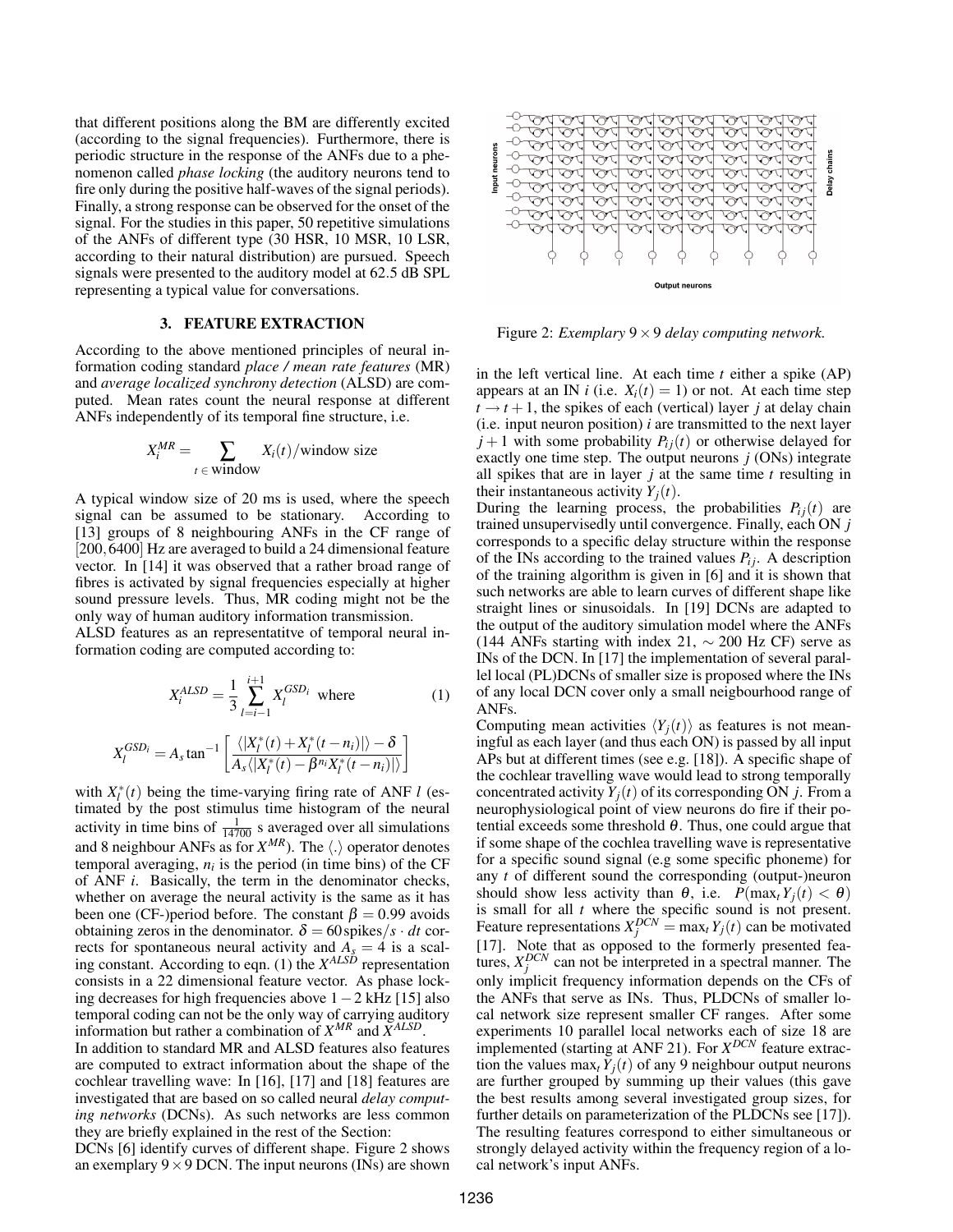#### 4. COMBINING FEATURE VECTORS

To combine several feature sets, apart from simple concatenation linear transformations of the combined data vectors have become popular to both reduce the dimensionality (and thus the number of free model parameters) as well as to decorrelate the resulting feature vectors (allowing to use diagonal covariance matrices for HMM back end modelling). Standard methods for this task are principal component (PCA) transformation as well as cepstral transformation. Both methods are known to produce uncorrelated features. Principal component transform returns uncorrelated features w.r.t. some common mean (of all recognizable classes). To be able to perform recognition, the conditional feature distributions given the classes is supposed to differ. A well known linear dimensionality reduction transform that maximizes the average distances of the class means in the transformed space w.r.t. their (common) covariance is linear discriminant analysis (LDA). An extension of LDA that also handles different covariance structures of the class distributions is heteroscedastic discriminant analysis (HDA, [8]), where a transformation matrix A is determined that maximizes the likelihood (in the transformed space)  $y = A'x$  under the assumption of normality. For the class specific means and covariances it is further assumed

$$
\mu_{\mathbf{k}} = \left[ \begin{array}{c} \mu_{\mathbf{k}}^{\mathbf{q}} \\ \mu_0^{\mathbf{p} - \mathbf{q}} \end{array} \right] \text{ and }
$$
  

$$
\Sigma_{\mathbf{k}} = \left( \begin{array}{cc} \Sigma_{\mathbf{k}}^{\mathbf{q}} & 0 \\ 0 & \Sigma_{0}^{\mathbf{p} - \mathbf{q}} \end{array} \right),
$$

i.e. the class distributions only differ in the first *q* components of the transformed space (where  $p > q$  is the dimension of the original space and *k* denotes the class). Finally, only the first *q* components of y are used for back end estimation. An efficient algorithm under the assumption of diagonality in the transformed space is given in [20]. The estimates for class means and covariances in the transformed space are given by

$$
\begin{array}{rcl} \hat{\mu}_{\mathbf{k}}^{q} & = & (\mathbf{A}^{\mathbf{p}})' \bar{\mathbf{x}}_{\mathbf{k}}, \\ \hat{\mu}_{\mathbf{0}}^{\mathbf{p}-\mathbf{q}} & = & (\mathbf{A}^{\mathbf{p}-\mathbf{q}})' \bar{\mathbf{x}}, \\ \hat{\boldsymbol{\Sigma}}_{\mathbf{k}}^{q} & = & \text{diag}((\mathbf{A}^{\mathbf{q}})' \mathbf{W}_{\mathbf{k}}(\mathbf{A}^{\mathbf{q}})) \text{ and} \\ \hat{\boldsymbol{\Sigma}}_{\mathbf{0}}^{\mathbf{p}-\mathbf{q}} & = & \text{diag}((\mathbf{A}^{\mathbf{p}-\mathbf{q}})' \mathbf{T}(\mathbf{A}^{\mathbf{p}-\mathbf{q}})) \end{array}
$$

(see [8]) where the upper indices  $q$  (resp.  $p-q$ ) denote the first *q* (last *p* − *q*) components and  $\bar{x}_k$  and W<sub>k</sub> (resp.  $\bar{x}$  and T) are the class specific (resp. total) mean and covariance matrix estimations of the features in the original space. In HDA, besides the enlarged model flexibility the number of free model parameters increases and thus finding the transformation becomes less stable. Therefore, in [21] regularization is proposed where several components of A are fixed in advance to be 0 (e.g. some block structure of  $A$  is required). This is meaningful if the dimensionality reduction is desired to be performed separately on several subgroups of variables (e.g. the original features on one hand and their first and second order  $\Delta$  derivatives on the other hand in [21]). By construction, this kind of regularization is not meaningful for feature combination. In [20] stabilization is proposed by smoothing the estimate (in the original space)

 $\mathbf{W_k^{smoothed}}(\lambda) = \lambda\mathbf{W_k} + (1-\lambda)\mathbf{W_{pooled}}$ 

where  $\mathbf{W_{pooled}}$  is the common pooled equal covariance estimate for all classes and  $\lambda \in [0,1]$ .

Friedman [22] proposes for classification tasks:

$$
\mathbf{W}_{\mathbf{k}}^{\mathbf{Fried}}(\lambda) = \frac{(\lambda)N_k\mathbf{W}_{\mathbf{k}} + (1-\lambda)N\mathbf{W}_{\mathbf{pooled}}}{(\lambda)N_k + (1-\lambda)N}
$$

.

that takes into account that covariance estimates of smaller class sizes  $N_k$  are less stable. He furthermore proposes an additional shrinkage of  $\mathbf{W}_k^{\text{Fried}}$  towards diagonality:

$$
\mathbf{W_k^{RDA}}(\lambda, \gamma) = \gamma \mathbf{W_k^{Fried}}(\lambda) + (1-\gamma) \frac{tr(\mathbf{W_k^{Fried}}(\lambda))\mathbf{I}}{p}
$$

where **I** is the identity and  $(\lambda, \gamma) \in [0, 1]^2$ . This idea goes back to [23]. Let *regularized heteroscedastic discriminant analysis (RHDA)* be the transform that is obtained by HDA with covariance estimates  $W_k^{RDA}(\lambda, \gamma)$  in the original space. Note that the extremes  $(\lambda, \gamma) = (1, 1)$  and  $(\lambda, \gamma) =$  $(0,1)$  represent HDA and LDA. In [8] it is shown that the LDA transform also maximizes the likelihood as in HDA under equal covariance assumption of the classes. For this work RHDA transforms are evaluated on parameter grids  $(\lambda, \gamma) \in \{0, 0.25, 0.5, 0.75, 1\}^2$  and different choices of q. The classes for training are chosen to be phoneme states of an initial alignment using standard MFCC based recognizers according to the results of [24] (see Section 5) in order to provide a unified basis for all feature vectors under investigation. According to [25]  $X_{\Delta}(t) := X(t) - X(t-20ms)$  and  $X_{\Delta\Delta}(t)$  are explicitly computed before transformation.

#### 5. EVALUATION STUDY

An evaluation study is pursued on the TIMIT data base [26]. The core set is used as proposed by the developers, consisting of training (test) sets of 576 (192) utterances (SI and SX).

- Left-to-right HMMs are trained for each of the 61 monophones, consisting of 3 states each.
- The feature distributions given the states are modelled as gaussian mixtures.
- State initialization is done by linearly segmenting the utterances.
- After any three iterations of Baum-Welch reestimation gaussians are split into mixtures of 2 gaussians until there were finally 8 mixtures of gaussians per state.
- Bigrams are used as grammar models.
- Prediction is done by the Viterbi algorithm.

The implemented back end corresponds to observed results for different parameterizations described in [27]. Even if they are observed for non-auditory feature sets it appears meaningful to use them as an initial guess. Concerning the number of mixtures one may suppose that it results from several groups of subpopulations within the data that exist independently from the explicit feature choice of features. Some brief attempts have been made to change the number of mixtures or to implement generalized triphone models, but without an increase in recognition rate. The latter is supposed to result from the limited size of training data having a strong effect on the performance [27]. As the focus of the study was to investigate the benefit from feature combination of different neural information coding schemes no further attention was invested into optimizing the HMMs by additional tying methods. Implementation is done using the HTK toolkit [28].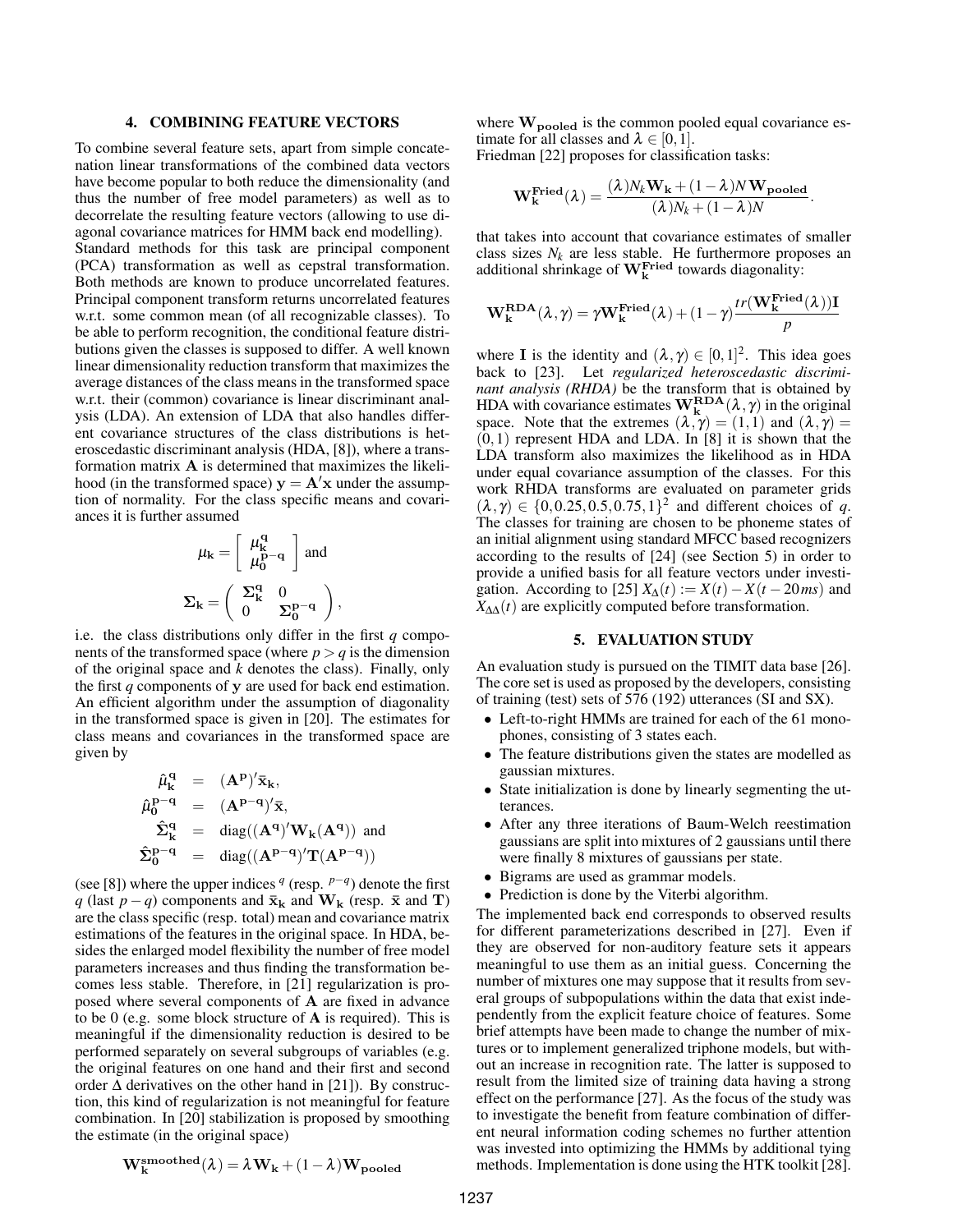

Figure 3: *Recognition rates for different degrees of regularization (left) and different feature sets (right).*

According to Lee and Hon [29] for recognition 39 phone classes are defined from the original 61 phones. Besides comparing the recognition correctness on the test data statistical tests are implemented to investigate significance of the difference of the observed results.  $5 \times 2$  fold cross-validation is used for testing as it is proposed in [30] with additional Bonferroni corrections for multiple testing [31].

## 6. RESULTS AND DISCUSSION

A first investigation concerned dimensionality reduction methods evaluated on standard *mean rate* features. Using RHDA shows the strongest improvements (60.18%) as opposed to HDA (55.83%), LDA (57.60%) and cepstral transformation (57.97%). Figure 3 (left part) shows the results for different parameters  $(\lambda, \gamma)$  and dim(y) = 21. Consistently optimal results (for different dimensionalities and original feature sets) are obtained for parameter choices  $(\lambda, \gamma) \sim$  $(1,0.5)$ . This underlines the importance of modelling class specific covariance matrices. Box M test (see e.g. [32], exemplarily performed on different subsamples of variables and classes) either strongly refuses the hypothesis of equal covariance matrices of the classes or runs into matrix inversion difficulties due to nearly collinearity of the covariance matrix estimation in the original space. The latter leads to high variance of the estimates ([23]) and might explain the benefit of regularization as it is done by a parameter  $\gamma$  < 1. Figure 4 shows an example of the covariance matrix estimates for two different classes in the original feature space. Class specific covariance matrices are clearly recognizable. Due to their nature components with similar indices show strong correlations.

Figure 3 (right part) shows the performance of ASR systems based on different feature sets: the combination of  $X^{MR}$  (56.98%) and  $X^{ALSD}$  (60.25%) significantly improves the recognition performance (61.11%) by means of the simple convex combination  $(X_k^{new} = 0.15 \cdot \overline{X_k^{MR}} + 0.85 \cdot \overline{X_k^{ALSD}})$ of the standardized original features. Adding PLDCN features (53.35%) leads to further statistically significant improvements (62.13%). The small recognition performance of PLDCNs alone can be explained by the fact that relevant frequency information has been dropped away in this case. Standard hamming windowed MFCC features result in 64.90% correctness (which corresponds to the results in [27] for similar amounts of training data, similarly, using PLPs re-

sulted in 64.27%). This good performance of MFCCs alone might be explained as they already imitate several phenomena of auditory sound processing like mel-scaled frequency



Figure 4: *X MR Covariance matrices for different classes.*

transformation or logarithmic amplitude saturation [4]. Finally, performing RHDA on the combined MFCC + MR + ALSD + PLCDN (auditory extended feature, aef) vector strongly improved the recognition rates up to 68.72% This result shows the benefit of combining different auditory and non-auditory features and underlines the hypothesis that the auditory neural response contains additional relevant information for automatic speech recognition. Statistical tests underline significance of difference in recognition performance of four compared pairs of feature sets under investigation:

| feature set $1 \mid$ feature set 2 |                               | <i>p</i> -value      |
|------------------------------------|-------------------------------|----------------------|
| <b>MR</b>                          | MR(RHDA)                      | 0.0067               |
| <b>MR</b>                          | MR/ALSD                       | 0.0046               |
| <b>MR/ALSD</b>                     | MR/ALSD/PLDCN (RHDA)          | 0.0429               |
| <b>MFCC</b>                        | auditory extended feature set | $2.11 \cdot 10^{-5}$ |

Table 1: *p* values for tests on equal performance.

### 7. SUMMARY AND OUTLOOK

Different principles of feature extraction from a detailed neurophysiologically parameterized auditory simulation model are compared in this paper. Furthermore, motivated by the fact that humans are probable to make use of several ways of auditory neural information encoding, the combination of different auditory model based feature sets is investigated. For this purpose the method of *regularized heteroscedastic discriminant analysis* is introduced to condense relevant information of several different feature sets in an uncorrelated vector of lower dimension. Especially the aspect of regularization showed to be beneficial while at the same time allowing to model heteroscedastic covariance matrices of different classes. An increased recognition performance has been observed for the combination of different auditory model based information encoding schemes (i.e. place/mean rates, phase locking, delay computing). Moreover, it has been shown that extended recognizers based on combined MFCC / auditory model based features can significantly improve the recognition rate compared to the simple use of the common MFCCs. The results lead to the conclusion that there is additional relevant information included within the auditory model based features. For further studies emphasis should be laid on back end optimizing by implementing tying approaches on larger data bases. Furthermore, the behavior of the combined feature sets under adverse conditions like noise or reverberation should be investigated.

Acknowledgement: This work has been supported by the German research foundation (DFG).